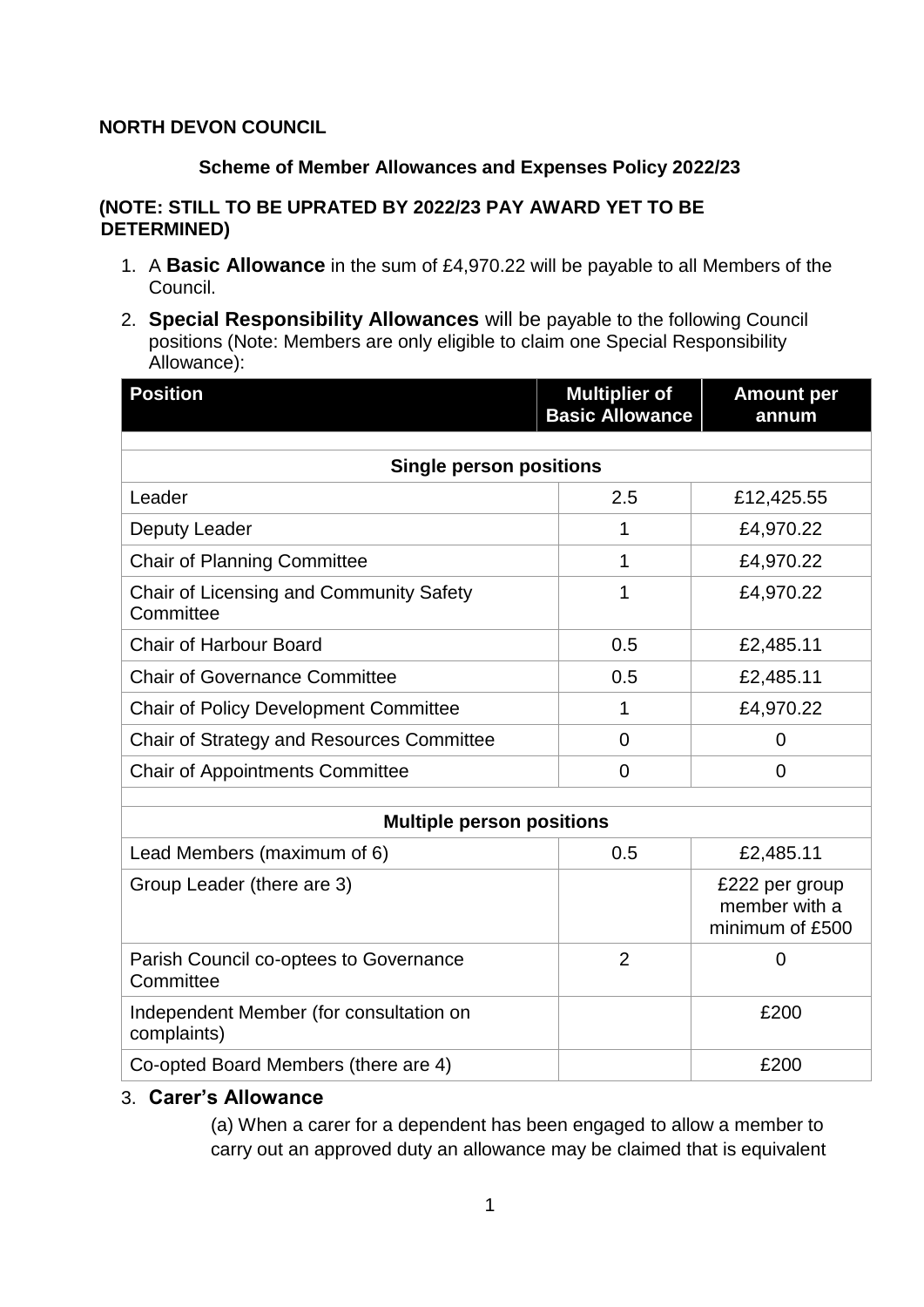to the national living wage relevant to the carer's age or national minimum wage if under the age of 25;

(b) A carer will be any responsible adult who does not normally live with the member as part of his/her family;

- (c) An allowance will be a payable if the dependent being cared for:
	- (i) is a child under the age of 14; or
	- (ii) is an elderly person; or
	- (ii) has a recognised physical or mental disability who normally lives with the member as part of that member's family and should not be left unsupervised

#### 4. **Travelling Allowance** for approved duties

- (a) For car travel (including fully electric cars) the single rate of 45 pence per mile will apply to all engine sizes (this is the HMRC approved mileage rate).
- (b) If passengers are carried to whom a travelling allowance would otherwise be payable, an additional 5 pence per mile will be paid.
- (c) The motorcycle mileage rate is 24 pence per mile (this is the HMRC approved mileage rate).
- (d) The cycle mileage rate is 20 pence per mile (this is the HMRC approved mileage rate).
- (e) In any other case, the amount of the fare for travel by appropriate public transport.
- (f) In cases of urgency or where no public transport is reasonably available, the amount of the actual fare and any reasonable gratuity will be paid.

#### 5. **Subsistence Allowances** for approved duties will not exceed:

- (a) In case of an absence, not involving an absence overnight, from the Councillor's usual place of residence:
	- i. Breakfast Allowance of £6.61 if more than 4 hours away from normal place of residence before 11.00 am
	- ii. Lunch Allowance of £9.12 if more than 4 hours away from normal place of residence, including the lunchtime between 12 noon and 2.00 pm
	- iii. Tea Allowance of £3.57 if more than 4 hours away from normal place of residence including the period 3.00 pm to 6.00 pm
	- iv. Evening Meal Allowance of £11.30 if more than 4 hours away from the normal place of residence ending after 7.00 pm